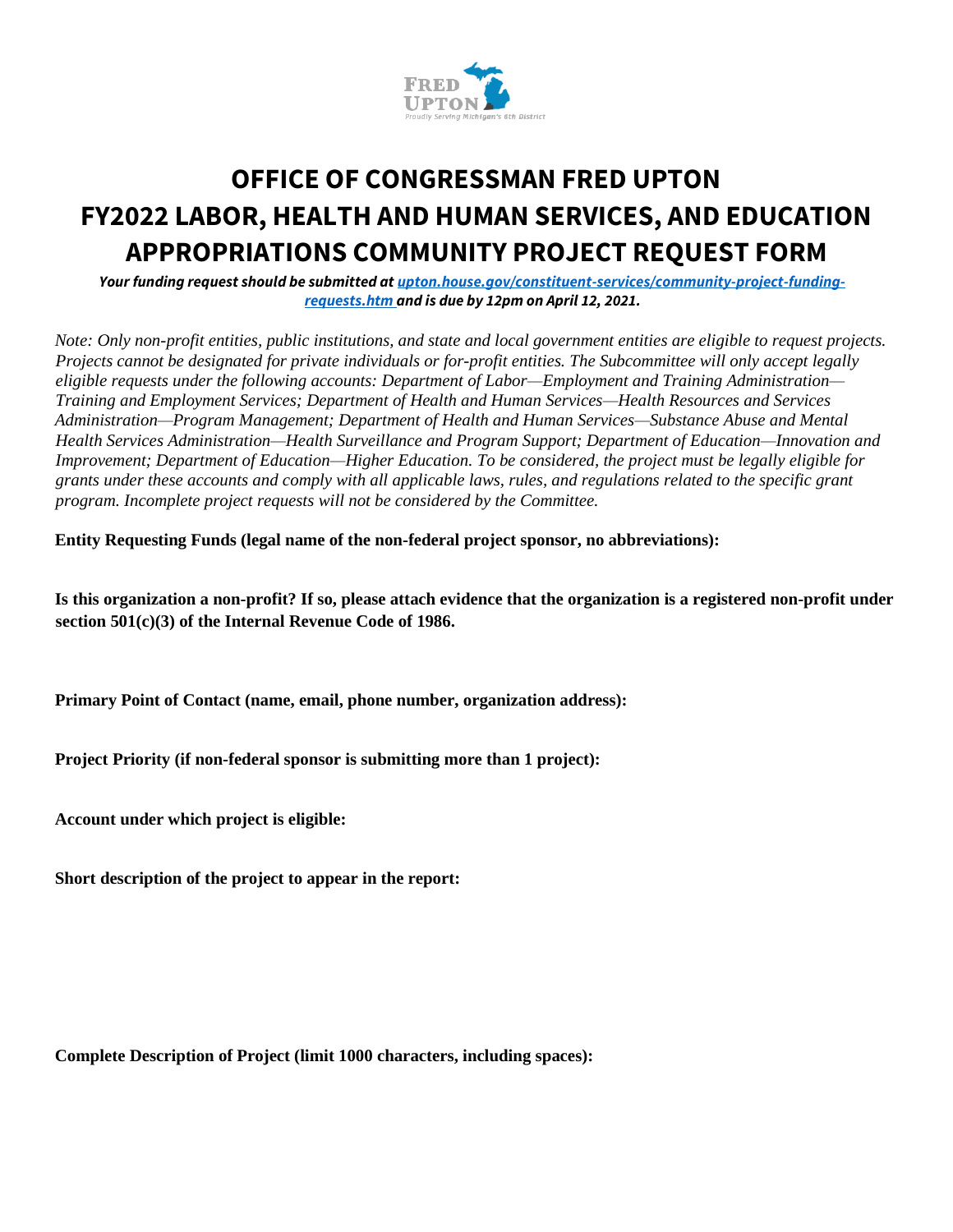**Include a budget breakout specifically describing how the requested Federal funding will be used by the grantee, such as amounts for salaries for providers or instructors, tuition payments, educational materials, exhibits, supplies, evaluation activities, equipment, travel, etc.** 

**Is this One-Year Funding? (Yes/No)** 

**Explanation of the request, including an explanation of why this is a good use of taxpayer funds:** 

**Sources of Federal and Non-Federal Funds:** 

**Please provide a history of federal funding for the project, if any. Include both formula funds and any discretionary grants and fiscal years:** 

**If the request does not fully fund the project, describe where the remaining funding comes from to complete the project:** 

**Please indicate whether you have submitted a request for this same project to any other Member of Congress, if so, please list the Members and staff points-of-contact:** 

*2183 Rayburn House Office Building Washington DC, 20515 | 202.225.3761 | upton.house.gov*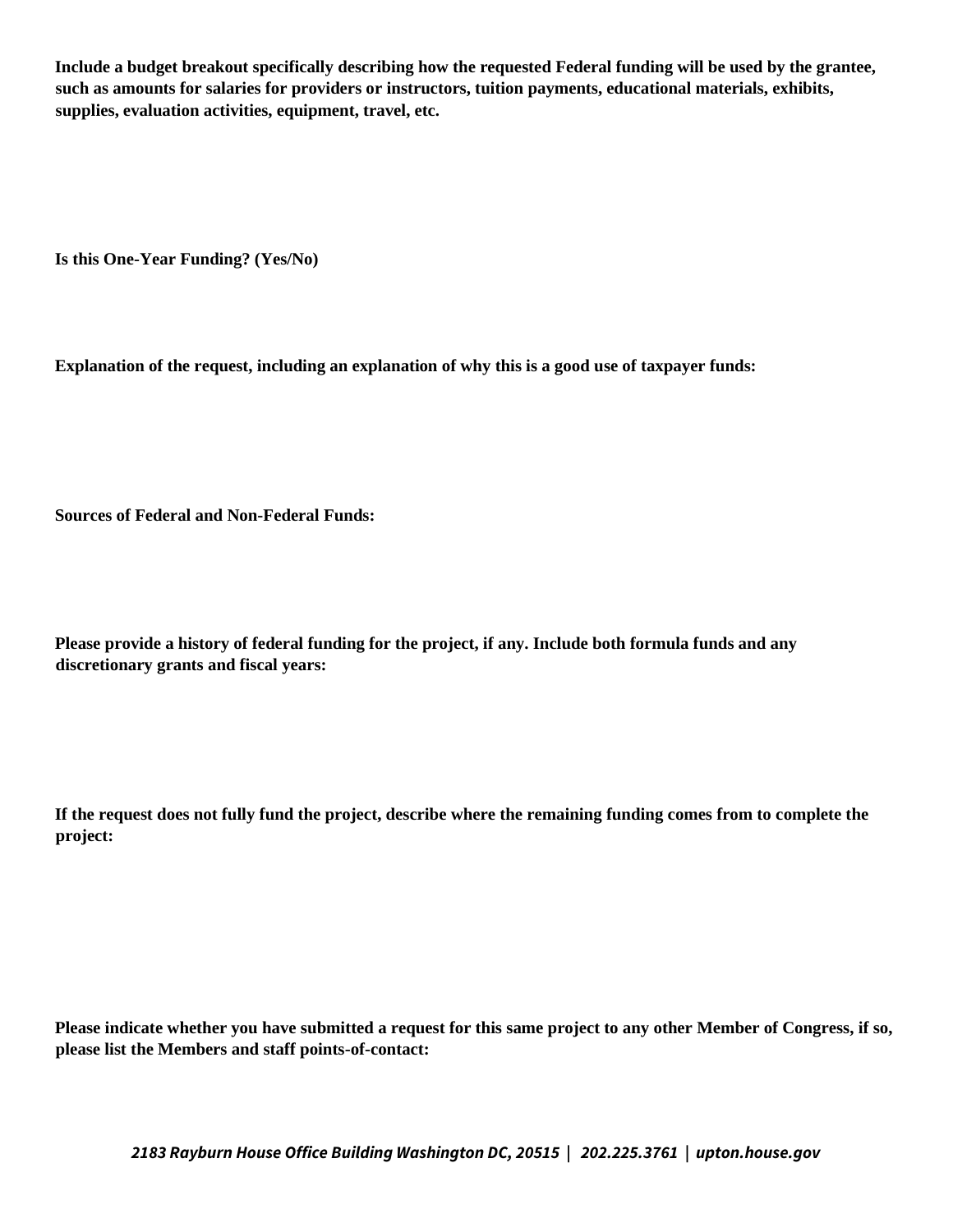### DEPARTMENT OF LABOR Employment and Training Administration

The Workforce Innovation and Opportunity Act demonstration program is the only Labor Department program that supports community project funding. Community project funding is designated under Training and Employment Services. These projects must meet all statutorily mandated requirements, except that they are exempt from the requirement to compete. In addition, all projects must: 1) Include direct services to individuals to enhance employment opportunities; 2) Demonstrate evidence of a linkage with the State or local workforce investment system; and 3) Include an evaluation component. Equipment purchases may be included within community project funding only as an incidental part of the entire project. A similar standard applies to curriculum development, which should be incidental to the project's emphasis on direct services to individuals. Community project funding cannot be used for construction or renovation of facilities

# DEPARTMENT OF HEALTH AND HUMAN SERVICES

## Health Resources and Services Administration (HRSA)

The Subcommittee has historically provided community project funding only in the categories listed below. Requests that do not fit into one of these categories are unlikely to be eligible for community project funding under HRSA.

Health Facilities Construction and Equipment—grants to help with the cost of construction, renovation, or capital equipment for facilities for provision of health, mental health, or substance abuse services, training of health professionals, or medical research. Examples of eligible facilities include hospitals; health centers and clinics; skilled nursing facilities; mental health centers; facilities for schools of medicine, nursing or other health professions; and medical research laboratories. In addition to construction and renovation, grants can be used to acquire capital equipment, such as lab equipment or x-ray machines. Equipment-only grants—that is, grants not involving construction—are permissible (and commonly done). Generally, any equipment having a useful life of more than one year and a unit cost of at least \$5,000 will be eligible as capital equipment. In addition, equipment with lower costs may also be eligible, provided that it is treated as an item of capital expense under the recipient institution's pre-existing, written accounting policies. Equipment expenses for health information systems and electronic medical records systems are permitted expenditures. The costs of expendable supplies such as pharmaceuticals, lab chemicals, or office paper are not eligible. HRSA Health Facilities grants cannot be used to acquire land or purchase existing buildings, or to pay salaries or other operating costs. They cannot be used to pay for work previously completed. Grants can be used for architectural and engineering costs associated with an eligible construction project, but cannot be used for general feasibility studies.

Health Professions Education and Workforce Development—grants for projects to improve education and training of health care professionals, or to analyze health workforce trends and needs.

Rural Health Outreach—grants for projects to improve health care in rural areas. Examples of eligible activities include medical, dental, or mental health care services, health promotion and education, chronic disease management, and improvements to emergency medical services. Grant funds can be used for services only in areas that meet HRSA's definition of rural. For lists of eligible areas and further information regarding that definition, see: https://www.hrsa.gov/rural-health/about-us/definition/index.html.

Rural Health Research—grants to support research on rural health problems and ways of improving health care in rural areas.

Telehealth and Health Information Technology—funding for telemedicine, distance learning, or use of information technology to improve health care.

*2183 Rayburn House Office Building Washington DC, 20515 | 202.225.3761 | upton.house.gov*